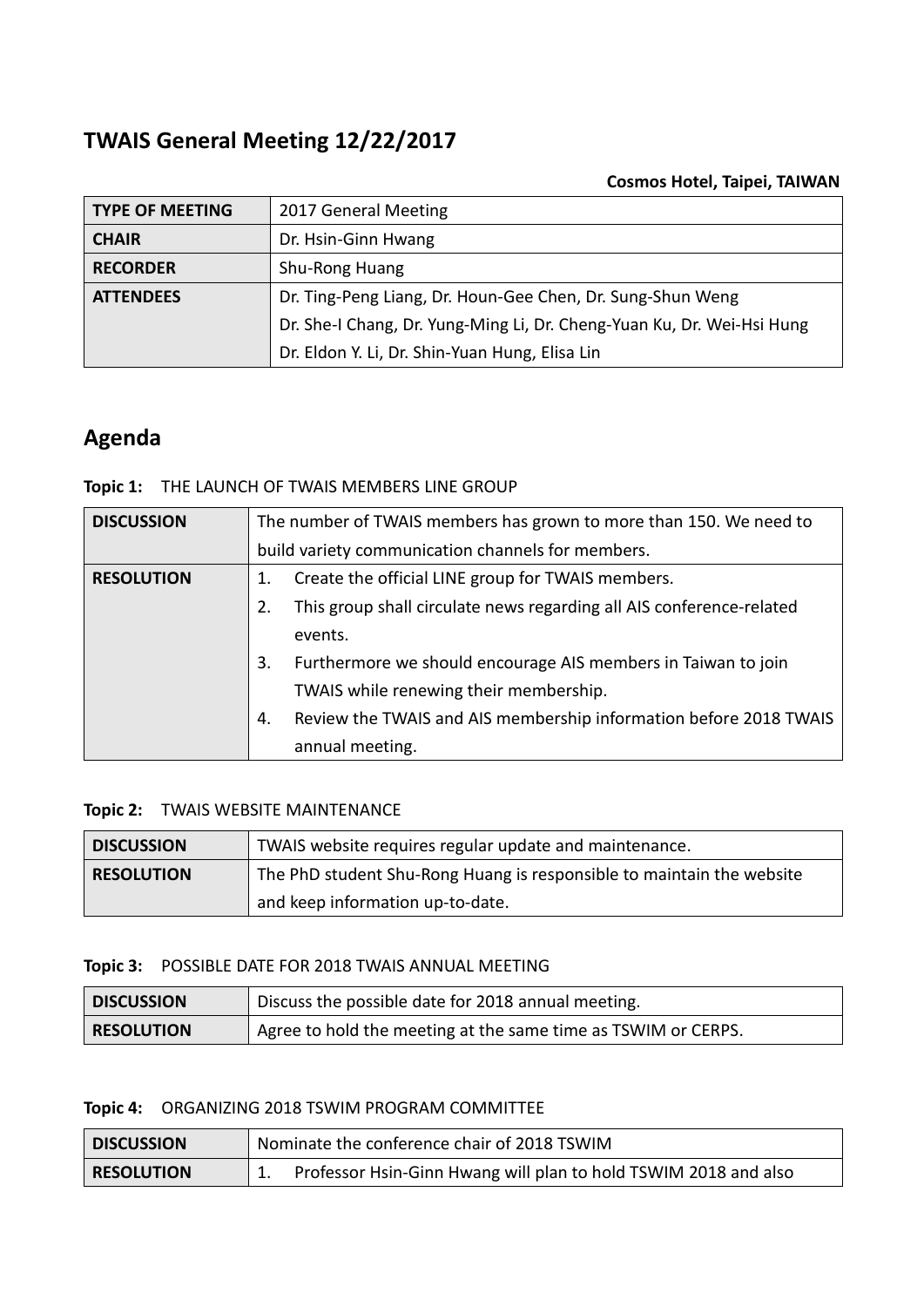|  | organize the cross-university committee.                          |
|--|-------------------------------------------------------------------|
|  | Should actively invite members and non-members of TWAIS to attend |
|  | the reception and meetings.                                       |

## **Topic 5:** SUGGESTION FOR IMPROVEMENT

| <b>DISCUSSION</b> | Try to associate with international journals in order to increase the exposure |  |
|-------------------|--------------------------------------------------------------------------------|--|
|                   | rate of TWAIS.                                                                 |  |
| <b>RESOLUTION</b> | This suggestion would be seriously considered by TWAIS conference chair        |  |
|                   | and committee.                                                                 |  |